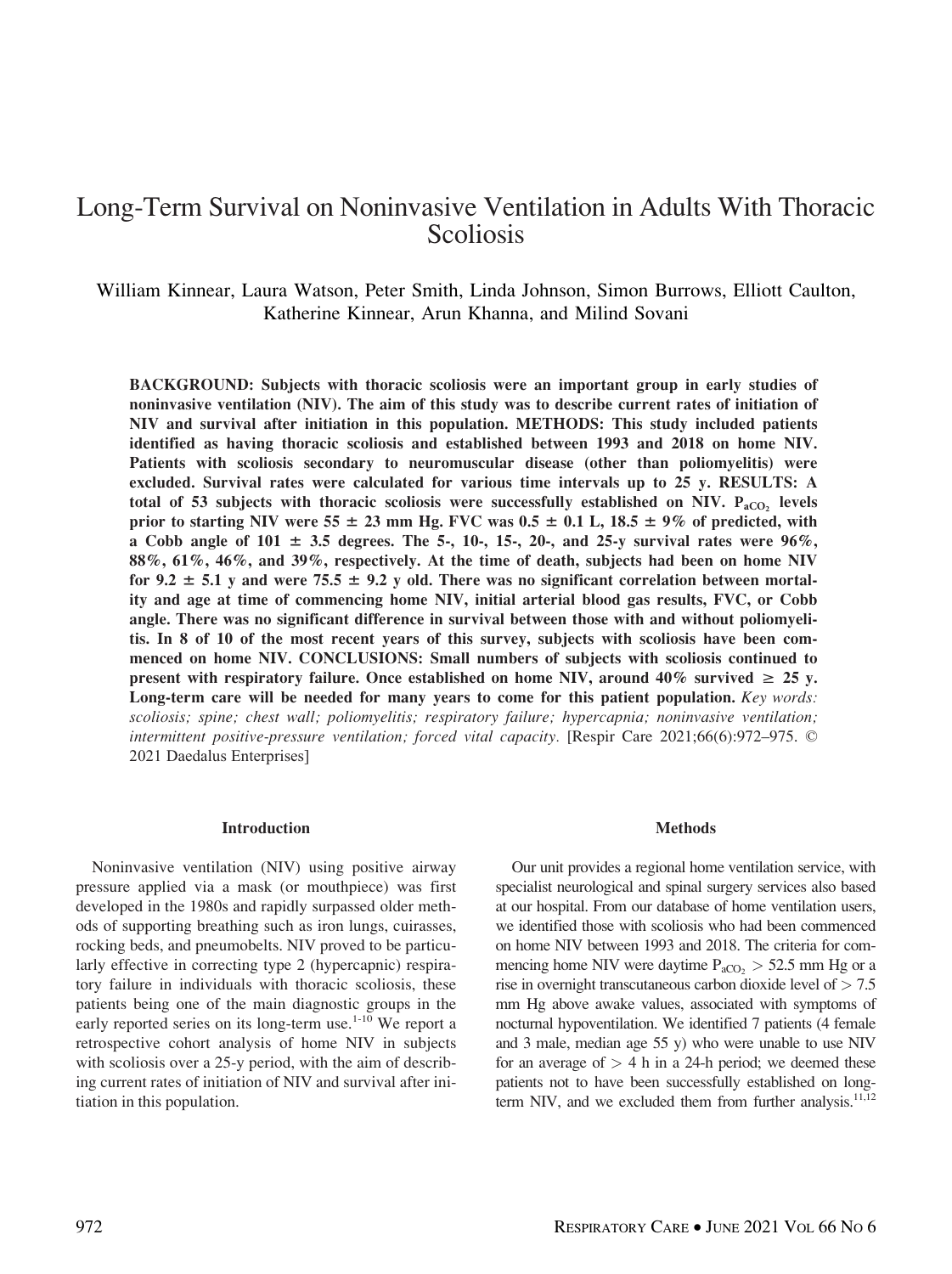We also excluded patients with scoliosis associated with progressive neuromuscular diseases (eg, muscular dystrophy, spinal muscular atrophy), but we included those with poliomyelitis.

Spinal curvature was assessed from spinal radiographs by calculation of the Cobb angle.<sup>13</sup> FVC and  $FEV_1$  were measured using a wedge-bellows spirometer, with predicted values taken from the Global Lung Initiative,  $14$  substituting arm span for height.<sup>15</sup> Survival was assessed with the Kaplan-Meier method. A log-rank test was used to compare survival in those with and those without a history of poliomyelitis. Risk factors for death were assessed using multivariate analysis. Results are expressed as mean  $\pm$  SD unless stated otherwise. The level of statistical significance was taken as 0.05. The study was approved by the Clinical Ethics Committee of Nottingham University Hospital.

#### Results

We identified 53 subjects who were successfully established on home NIV over the 25 y of the survey (Table 1). Twenty-seven of the subjects were female; 31 had idiopathic or congenital scoliosis, 17 had post-poliomyelitis, 3 had kyphoscoliosis following spinal tuberculosis, and in 2 subjects spinal curvature was associated with osteogenesis imperfecta. Eight subjects had a diagnosis of asthma or COPD, and 5 were current or former smokers.

Subjects used pressure-targeted NIV with a nasal mask. Inspiratory positive airway pressure was  $27 \pm 1.3$  cm H<sub>2</sub>O. The cycling of NIV was based on a fixed time rather than being triggered by the subject, with a breathing frequency of  $15 \pm 1.1$  breaths/min. Most subjects had an expiratory valve in the NIV circuit, with no positive airway pressure during expiration. Five (9%) used NIV for "top-up" periods during the day, in addition to overnight.<sup>16</sup>

The authors have disclosed no conflicts of interest.

DOI: 10.4187/respcare.07848

# QUICK LOOK

## Current knowledge

Patients with thoracic scoliosis were among the first to benefit from noninvasive ventilation (NIV) when it was introduced more than 30 years ago. Now that the indications for NIV have been extended to obesityhypoventilation, COPD, and many neuromuscular conditions, those with scoliosis are at risk of receiving less attention.

# What this paper contributes to our knowledge

Subjects with thoracic scoliosis continued to present with respiratory failure, albeit in small numbers. With home NIV, survival rates were  $\sim$  40% at 25 years. Long-term care will be needed for many years to come for this small but important group.

The 5-, 10-, 15-, 20-, and 25-y survival rates were 96%, 88%, 61%, 46%, and 39%, respectively. At the time of death, subjects had been on home NIV for  $9.2 \pm 5.1$  y and were 75.5  $\pm$  9.2 y old. There was no significant association between mortality and age at time of commencing home NIV, initial arterial blood gas results,  $FVC$ ,  $FEV<sub>1</sub>$ , or Cobb angle. When the subjects with scoliosis secondary to poliomyelitis were compared to those in whom the etiology was

Table 1. Demographics of Subjects With Thoracic Scoliosis at Start of NIV

| Age, y                   | $56.3 \pm 3.9$ |
|--------------------------|----------------|
| Body mass index, $kg/m2$ | $19.8 \pm 4.6$ |
| Cobb angle, degrees      | $101 \pm 3.5$  |
| $P_{aCO}$ , mm Hg        | $55 \pm 23$    |
| Vital capacity, L        | $0.5 \pm 0.1$  |
| FEV <sub>1</sub> , L     | $0.43 \pm 0.1$ |
| FEV <sub>1</sub> /FVC    | $0.86 \pm 0.8$ |
|                          |                |

Data are presented as mean  $\pm$  SD.  $N = 53$  subjects.  $NIV =$  noninvasive ventilation



Fig. 1. Survival with home noninvasive ventilation of subjects with idiopathic or congenital scoliosis, or scoliosis secondary to poliomyelitis.

Dr W Kinnear is affiliated with the Department of Sport Science, School of Science and Technology, Nottingham Trent University, Nottingham, United Kingdom. Drs Watson, Smith, Johnson, Burrows, Caulton, Khanna, and Sovani are affiliated with the Queen's Medical Centre Campus, Nottingham University Hospitals, Nottingham, United Kingdom. Dr K Kinnear is affiliated with the University of Warwick, Coventry, United Kingdom.

An earlier analysis of this cohort was presented at the Journee International de Ventilation a Domicile meeting, held on March 15–17, 2018, in Lyon, France.

Correspondence: William Kinnear, Erasmus Darwin Building, Clifton Campus, Nottingham Trent University, Nottingham NG11 8NS, UK. E-mail: [william.kinnear@ntu.ac.uk.](mailto:william.kinnear@ntu.ac.uk)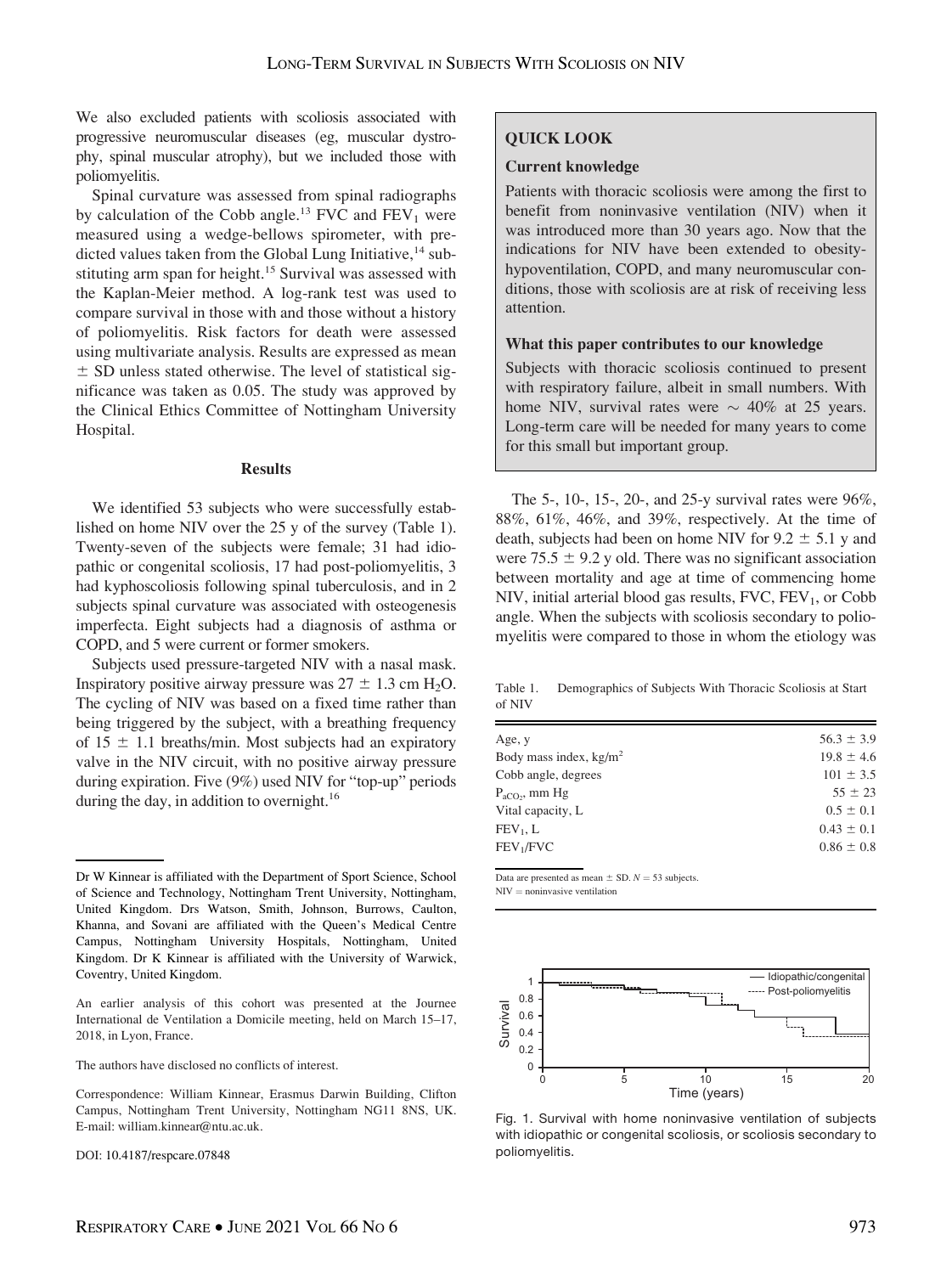

Fig. 2. Number of subjects with scoliosis commenced on home noninvasive ventilation (NIV) by year, together with total number of subjects with scoliosis using home NIV each year.

idiopathic or congenital, there was no significant difference in survival (Fig. 1). Figure 2 shows the total number of subjects using home NIV by year, together with the number of new subjects starting each year. Subjects with scoliosis started home NIV in 8 of the 10 most recent years of our survey.

# **Discussion**

The survival rate of our cohort of subjects with thoracic scoliosis on home NIV is slightly better than previous reports.4,8-12,16-23 This may have been the result of our exclusion of patients who were unable to use NIV for  $> 4$ h/d, but it may also reflect improvements in home NIV equipment and service provision.

With the eradication of poliomyelitis, the development of effective antituberculous drugs, and advances in spinal surgery, we had anticipated a decline in the number of patients with scoliosis needing NIV. Our unit services a catchment population of  $\sim$  1 million for neuromuscular problems, $^{24}$  perhaps less for obesity-hypoventilation, which is more frequently managed in smaller peripheral units. With regional spinal surgical services on site, we may have seen a higher proportion of patients with scoliosis than would otherwise have been the case. Nevertheless, we suggest that any unit providing home ventilation services should expect to continue to see new referrals with scoliosis.

Poliomyelitis vaccination was introduced in the 1950s. It is unlikely that anyone born after about 1960 will present with respiratory failure as a late complication of polio. While declining numerically, these patients may continue to present with respiratory failure for at least another decade. Their outcomes seem to be the same as those with congenital or idiopathic scoliosis, which

argues against there being ongoing neurological damage affecting the respiratory muscles as a late complication of poliomyelitis.25,26

# **Conclusions**

Small numbers of subjects with scoliosis continued to present with respiratory failure. Once established on home NIV, around 40% were still alive 25 years later. Long-term care will be needed for this patient population for many years to come.

# **REFERENCES**

- 1. Ellis ER, Grunstein RR, Chan S, Bye PTP, Sullivan CE. Noninvasive ventilatory support during sleep improves respiratory failure in kyphoscoliosis. Chest 1988;94(4):811-815.
- 2. Bach JR, Alba AS. Management of chronic alveolar hypoventilation by nasal ventilation. Chest 1990;97(1):52-57.
- 3. Zaccaria S, Zaccaria E, Zanaboni S, Patessio A, Braghiroli A, Spada EL, Donner CF. Home mechanical ventilation in kyposcoliosis. Monaldi Arch Chest Dis 1993;48:161-164.
- 4. Leger P, Marie Bedicam J, Cornette A, Reybet-Degat O, Langevin B, Robert D, et al. Nasal intermittent positive pressure ventilation: longterm follow-up in patients with severe chronic respiratory insufficiency. Chest 1994;105(1):100-105.
- 5. Pehrsson K, Nachemson A, Olofson J, Ström K, Larsson S. Respiratory failure in scoliosis and other thoracic deformities: a survey of patients with home oxygen or ventilator therapy in Sweden. Spine (Phila Pa 1976) 1992;17(6):714-718.
- 6. Chailleux E, Fauroux B, Binet F, Dautzenberg B, Polu JM. Predictors of survival in patients receiving domiciliary oxygen therapy or mechanical ventilation: a 10-year analysis of ANTADIR observatory. Chest 1996;109(3):741-749.
- 7. Hill NS, Eveloff SE, Carlisle CC, Goff SG. Efficacy of nocturnal nasal ventilation in patients with restrictive thoracic disease. Am Rev Respir Dis 1992;145(2 Pt 1):365-371.
- 8. Laub M, Midgren B. Survival of patients on home mechanical ventilation: a nationwide prospective study. Respir Med 2007;101(6):1074- 1078.